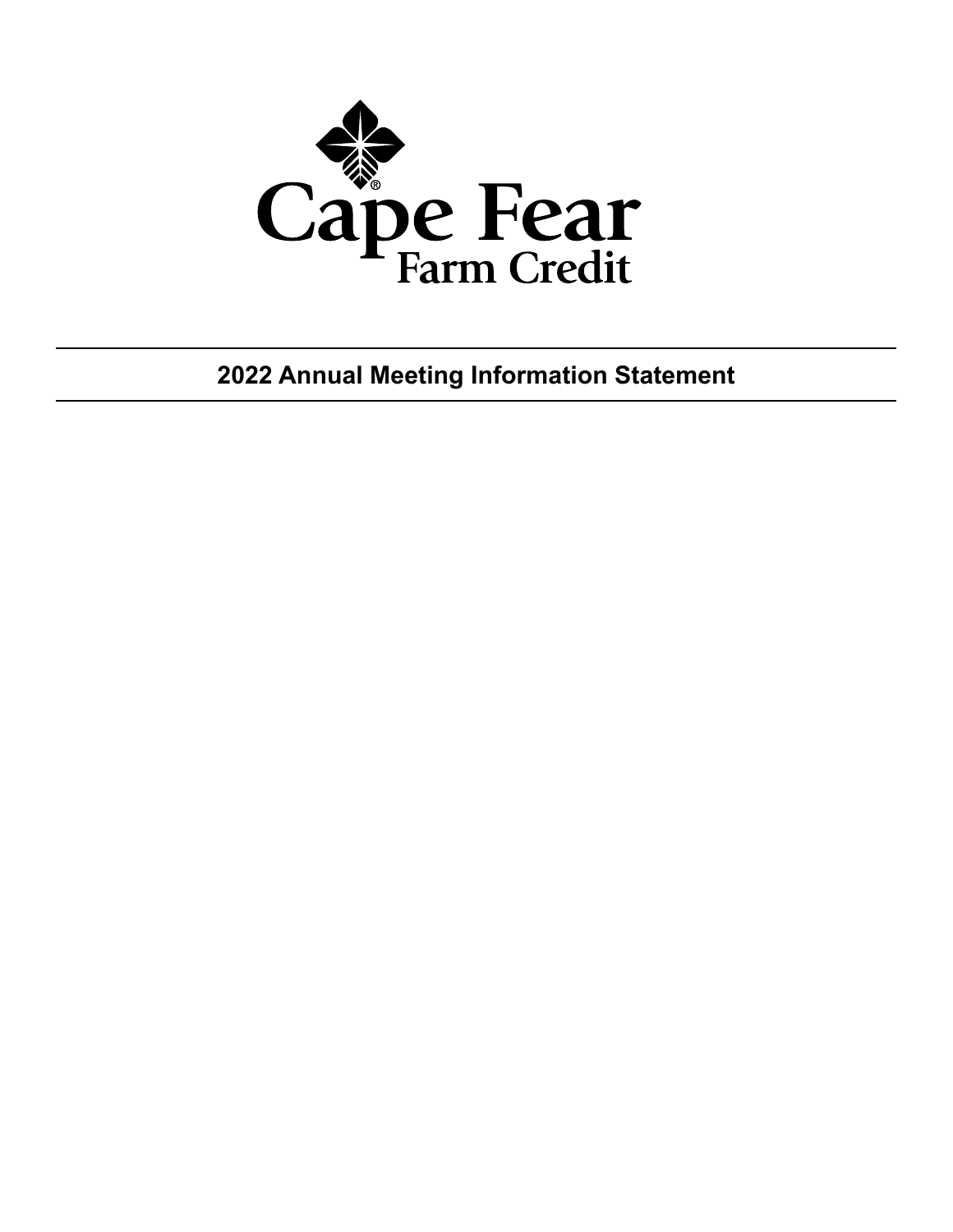

# **CAPE FEAR FARM CREDIT, ACA**

### **2022 ANNUAL STOCKHOLDERS' MEETING INFORMATION STATEMENT**

The 2022 Annual Meeting of the Stockholders of Cape Fear Farm Credit, ACA will be held in-person and virtually by video conference, at 1:00 pm (Eastern Time) on February 22, 2022. Information on how to join the virtual meeting is indicated below.

The purpose of the Annual Meeting is to elect stockholder-elected directors and nominating committee members, review financial reports and transact any other necessary business. No elections of stockholder elected directors or nominating committee members will be held during the annual meeting. The election of the nominating committee and stockholder-elected directors will be conducted by ballots mailed to eligible voting stockholders following the annual meeting.

- DATE: **DATE**: February 22, 2022
- TIME: 1:00 P.M. (Eastern Time)
- PLACE: **In-Person Location:** Cape Fear Farm Credit Administrative Office 333 E. Russell St. Fayetteville, NC 28301

*Virtual Meeting Information:* 

To participate in the annual meeting by **video conference**, stockholders of the Association should connect over the Internet using the information below:

https://us06web.zoom.us/j/81421806182 [us06web.zoom.us]

Meeting ID: 814 2180 6182 Passcode: CFFC2022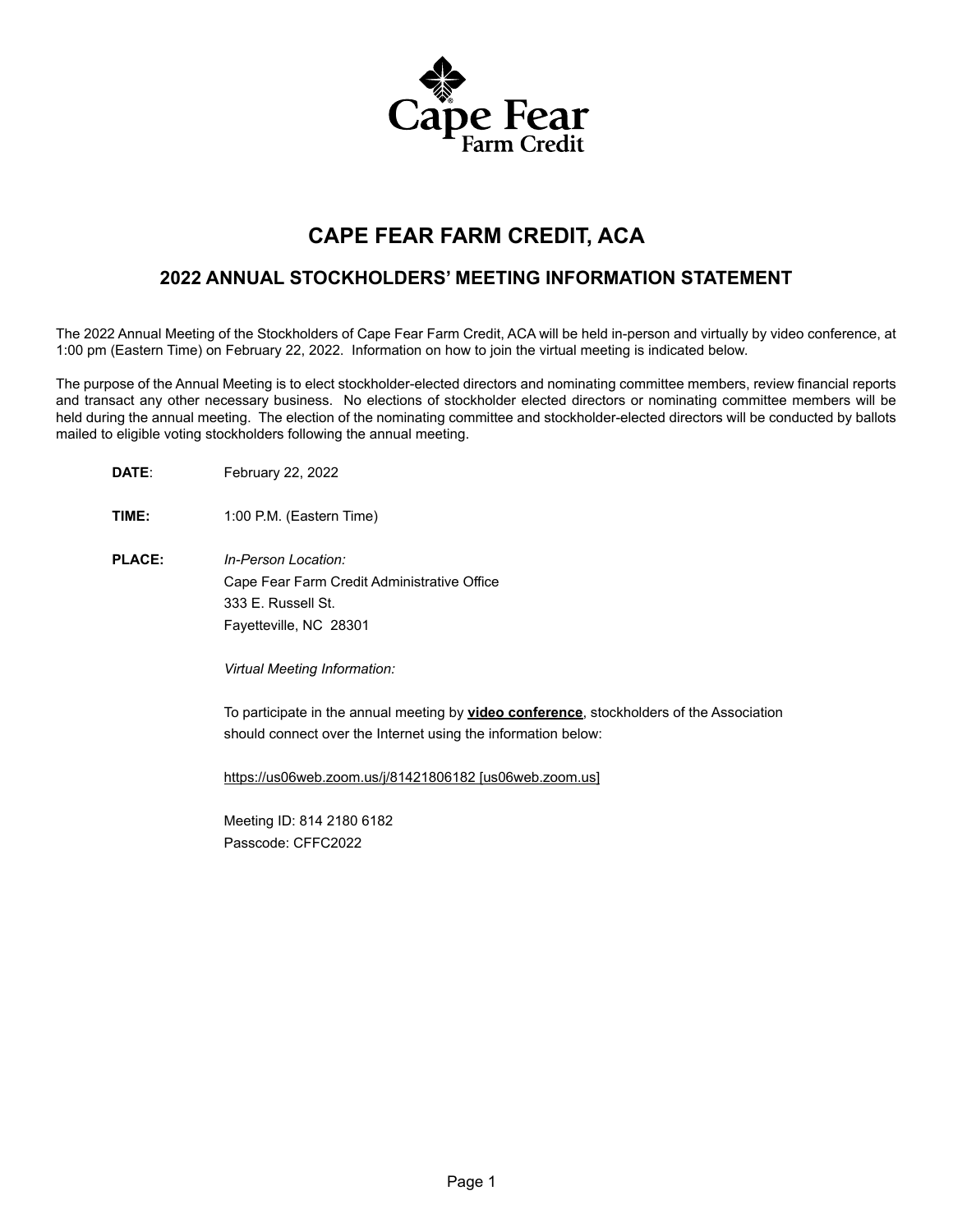#### **VOTING STOCKHOLDERS**

The Board of Directors of the Association ("Board") has established the close of business on October 31, 2021 as the record date for voting purposes. As of that date, there were 2,420 voting stockholders who are eligible to vote by mail ballot following the 2022 Annual Stockholders' Meeting.

Pursuant to the Association's bylaws, each voting stockholder shall be entitled to one vote regardless of the number of single or joint loans such voting stockholder may have with the Association. In the case of joint loans, the vote may be cast by only one of the joint holders designated and duly authorized by the other joint holder(s) in a writing filed with the Association. The vote of a voting stockholder that is a legal entity may be cast by an individual equity owner or officer of the entity, designated and duly authorized in a writing filed with the Association in accordance with the bylaws of the Association. In no event may an individual vote more than once.

The bylaws of the Association implement the following three Nominating Regions for the election of Stockholder-Elected Directors and members of the nominating committee to ensure that representation is distributed throughout the Association's 12-county chartered territory:

| <b>Nominating Region</b> | <b>Counties of North Carolina</b>                              | Number of Voting Stockholders Entitled to Vote in the<br>Nominating Region as of the October 31, 2021 Record Date |
|--------------------------|----------------------------------------------------------------|-------------------------------------------------------------------------------------------------------------------|
| One                      | Duplin, Pender, Bladen, Brunswick,<br>and New Hanover Counties | 785                                                                                                               |
| Two                      | Sampson and Harnett Counties                                   | 859                                                                                                               |
| Three                    | Cumberland, Columbus, Scotland,<br>Robeson and Hoke Counties   | 776                                                                                                               |

A voting stockholder who neither resides nor has its farm operations headquartered in the Association's chartered territory shall be treated as residing in Nominating Region Two but is not eligible to serve as a Stockholder-Elected Director or member of the nominating committee. Each voting stockholder, regardless of the location of the residence of the voting stockholder, is entitled to vote for each director and nominating committee position.

The mail ballots will be tabulated by an independent third party, Survey and Ballot Systems, who will be responsible for validating ballots and tabulating the voting results in accordance with Farm Credit Administration (FCA) regulations and the Association's bylaws.

#### **NOMINATING COMMITTEE**

By mail ballot following the 2022 Annual Stockholders' Meeting, the voting stockholders of the Association shall elect a nominating committee composed of eight (8) stockholders who own or jointly own Class C Common Stock of the Association or individuals designated in accordance with the bylaws of the Association to vote the Class C Common Stock held by a voting stockholder. Of the eight (8) members of the nominating committee, six (6) of the nominating committee seats are designated as Region Seats, and two (2) nominating committee seats are designated as At-Large Seats. Each candidate for a Region Seat must be a resident of, or have the candidate's farm operations headquartered in, the Nominating Region corresponding to such seat. Each candidate for an At-Large Seat must be a resident of, or have the candidate's farm operations headquartered in, Nominating Region One, Two or Three.

An individual is deemed to reside where the individual maintains his or her primary residence. A stockholder who owns or jointly owns Class C Common Stock is deemed to reside where the individual designated to vote the Class C Common Stock of the stockholder in accordance with the Association's bylaws maintains his or her primary residence. The farm operations of a nominating committee member or candidate are deemed headquartered at the mailing address of record on file with the Association. An individual designated in accordance with the bylaws to vote the Class C Common Stock held by a voting stockholder may serve as a member of the nominating committee of the Association so long as that individual meets all of the other requirements for serving on the nominating committee of the Association.

Through a mail ballot process, the two candidates receiving the greatest number of votes for each Nominating Region shall be declared elected for a one-year term as Region Seat members of the 2023 Nominating Committee. In addition, the two candidates receiving the greatest number of votes for the At-Large Seats shall be declared elected for a one-year term as At-Large Seat members of the 2023 Nominating Committee. Each voting stockholder, regardless of the residence of the voting stockholder, is entitled to vote for each nominating committee seat.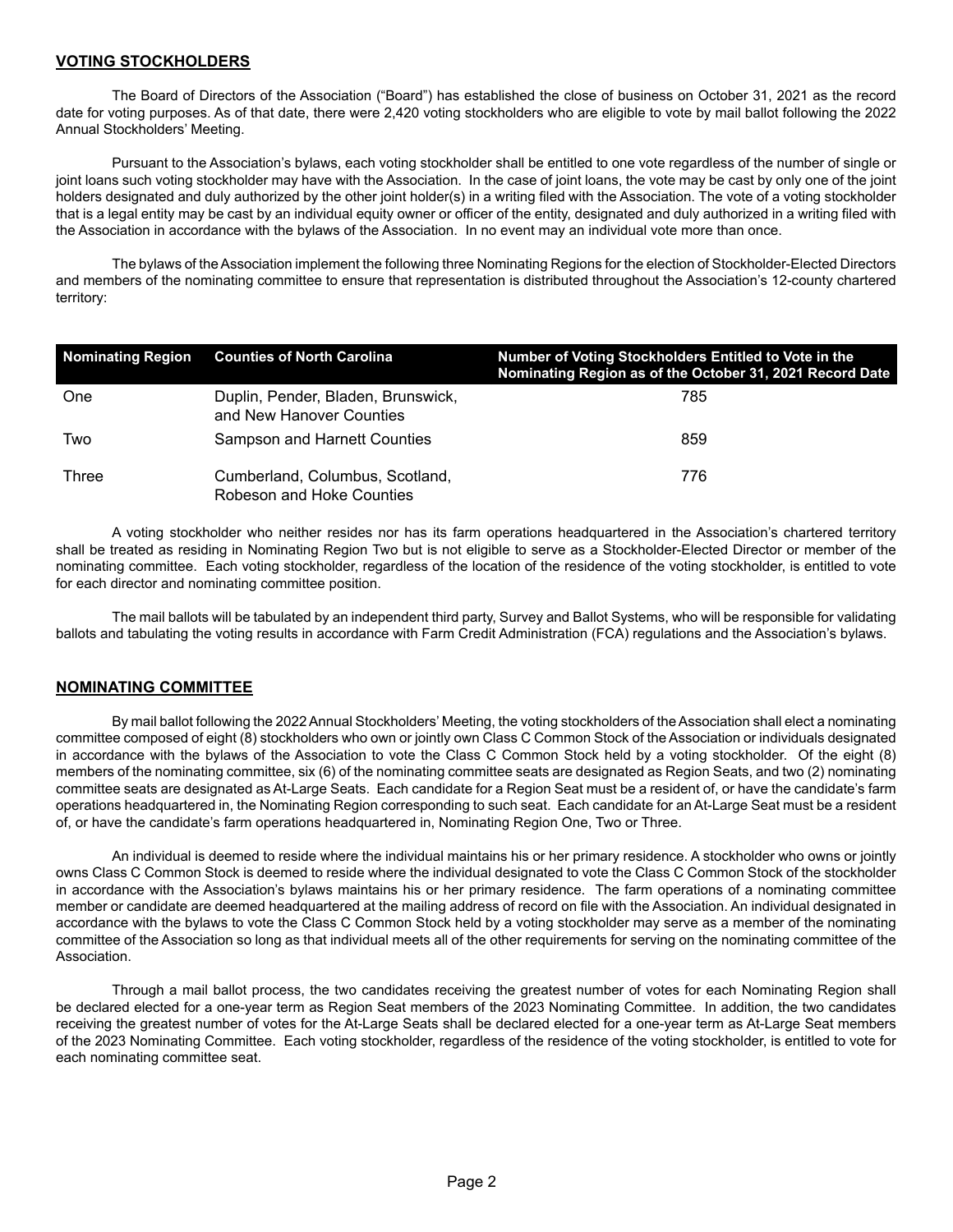Nominees for the 2023 Nominating Committee have been selected by the 2022 Nominating Committee. See Exhibit B for a list of the 2022 Nominating Committee Members. The nominees for election to the 2023 Nominating Committee are:

| <b>Nominating Region</b> | <b>Name</b>                        | <b>City of Residence or Business</b><br><b>Headquarters</b> |
|--------------------------|------------------------------------|-------------------------------------------------------------|
| One                      | Channing R. Gooden                 | Elizabethtown, NC                                           |
| One                      | <b>Christopher Shane Harrelson</b> | Clarkton, NC                                                |
| One                      | George W. Mote Jr.                 | Harrells, NC                                                |
| Two                      | Alan J. Parker                     | Clinton, NC                                                 |
| Two                      | Naylor H. Strickland               | Dunn, NC                                                    |
| Two                      | Krystal M. Tyndall                 | Autryville, NC                                              |
| Three                    | Lacy L. Cummings                   | Pembroke, NC                                                |
| <b>Three</b>             | Michael W. Herndon                 | Parkton, NC                                                 |
| <b>Three</b>             | Erik P. Miller                     | Waxhaw, NC                                                  |
| At-Large                 | Mark W. Daughtry                   | Clinton, NC                                                 |
| At-Large                 | Randy A. Joyner                    | Godwin, NC                                                  |
| At-Large                 | Samuel D. Walton                   | Lumberton, NC                                               |

Additional nominations for the 2023 Nominating Committee may be made from the floor at the 2022 Annual Meeting of Stockholders. Each nomination from the floor must be an eligible and qualified candidate who complies with the Nominating Region requirements to which the nominating committee seat is assigned. Floor nominations for the Region Seats will be conducted on a region-by-region basis. At the conclusion of the floor nominations for all the Region Seats, floor nominations for the At-Large Seats will be conducted. Each nominee must be a stockholder that owns or jointly owns the Class C Common Stock or an individual designated in accordance with the bylaws to vote the Class C Common Stock held by a voting stockholder. Nominators must be voting stockholders or individuals designated in accordance with the bylaws to vote the Class C Common Stock held by a voting stockholder.

The floor nominee must be present either in-person or virtually during the 2022 Annual Meeting of Stockholders to state whether he or she accepts the nomination. Nominations from the floor do not require a "second" before being placed on a ballot, although the chairman conducting the meeting, in his sole discretion, may permit voting stockholders to second a nomination to show support. Upon receiving a floor nomination, the Annual Meeting process will be stopped until initial eligibility is determined. After initial eligibility is determined, the meeting will proceed. Subsequent due diligence will be performed to determine if the nominee meets all the eligibility requirements imposed by the FCA regulations and the Association's bylaws and policies. Floor nominees meeting all eligibility requirements will be placed on the ballot mailed to the voting stockholders after the conclusion of the meeting.

A member of the nominating committee is eligible to be elected to serve as a member of the nominating committee for up to three consecutive one year terms. After the expiration of three consecutive one year terms as a member of the nominating committee, a person must be absent from membership on the nominating committee for at least one year before becoming eligible for election to the nominating committee. The bylaws of the Association also provide that no person shall be nominated, elected or appointed, or allowed to continue to serve as a member of the nominating committee of the Association, if that person is the spouse, parent, sibling, natural or adopted child, mother-in-law, father-in-law, brother-in-law, sister-in-law, son-in-law or daughter-in-law of a: (i) director of the Association, (ii) nominee for election to the Board, (iii) member of the nominating committee of the Association, (iv) nominee for election to the nominating committee of the Association, or (v) salaried officer of the Association.

#### **STOCKHOLDER-DIRECTOR ELECTIONS TO OCCUR IN 2022**

 Region corresponding to such seat. An individual is deemed to reside where the individual maintains his or her primary residence. A The Board consists of twelve directors, of which nine directors are Stockholder-Elected Directors, and three directors are appointed by the Board ("Outside Directors"). Of the nine Stockholder-Elected Director positions, six positions are designated as Region Seats, and three Stockholder-Elected Director positions are designated as At-Large Seats. In order to stand for election to a Stockholder-Elected Director position, the candidate must be a resident of, or have the candidate's farm operations headquartered in, the Nominating stockholder who owns or jointly owns Class C Common Stock is deemed to reside where the individual designated to vote the Class C Common Stock of the voting stockholder in accordance with the Association's bylaws maintains his or her primary residence. The farm operations of a stockholder or candidate is deemed headquartered at the mailing address of record on file with the Association.

By mail ballot following the 2022 Annual Stockholders' Meeting, the voting stockholders of the Association shall elect individuals to serve as Stockholder-Elected Directors for the three Stockholder-Elected Director seats designated as Seat Number 2 in Nominating Region One, Seat Number 6 in Nominating Region Three, and Seat Number 7, an At-Large seat representing all Regions as described above.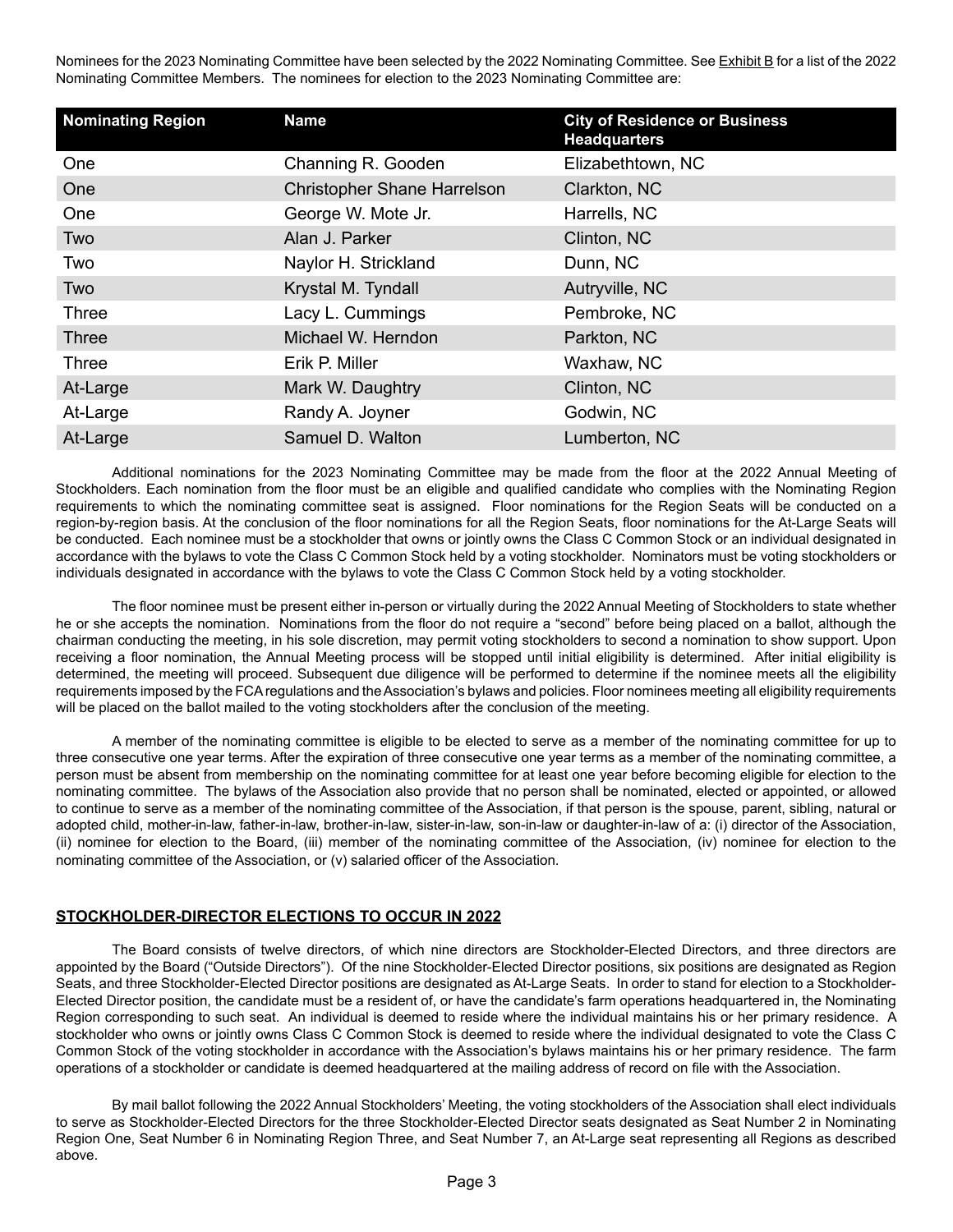The Stockholder-Elected Director seats are listed below.

| Stockholder-elected<br><b>Director Seat</b> | <b>Type of Seat</b> | <b>Nominating Regions</b><br>Region One - Duplin, Pender, Bladen, Brunswick,<br><b>New Hanover Counties</b><br><b>Region Two</b> - Sampson, Harnett Counties<br><b>Region Three</b> – Cumberland, Columbus, Scotland,<br>Robeson, Hoke Counties | <b>Number of Voting Stockholders</b><br><b>Entitled to Vote in the</b><br>Nominating Region as of the<br>October 31, 2021 Record Date |
|---------------------------------------------|---------------------|-------------------------------------------------------------------------------------------------------------------------------------------------------------------------------------------------------------------------------------------------|---------------------------------------------------------------------------------------------------------------------------------------|
|                                             | <b>Region Seat</b>  | One                                                                                                                                                                                                                                             | 785                                                                                                                                   |
| $\overline{2}$                              | <b>Region Seat</b>  | One                                                                                                                                                                                                                                             | 785                                                                                                                                   |
| 3                                           | <b>Region Seat</b>  | Two                                                                                                                                                                                                                                             | 859                                                                                                                                   |
| 4                                           | <b>Region Seat</b>  | Two                                                                                                                                                                                                                                             | 859                                                                                                                                   |
| 5                                           | <b>Region Seat</b>  | Three                                                                                                                                                                                                                                           | 776                                                                                                                                   |
| 6                                           | <b>Region Seat</b>  | Three                                                                                                                                                                                                                                           | 776                                                                                                                                   |
| 7                                           | At-Large Seat       | One, Two, or Three                                                                                                                                                                                                                              |                                                                                                                                       |
| 8                                           | At-Large Seat       | One, Two, or Three                                                                                                                                                                                                                              |                                                                                                                                       |
| 9                                           | At-Large Seat       | One, Two, or Three                                                                                                                                                                                                                              |                                                                                                                                       |

The Nominating Committee was tasked to identify, evaluate and nominate candidates for stockholder consideration for election to the Association's Board of Directors for each of the three Stockholder-Elected Director seats up for election in 2022. However, the Nominating Committee was unable to identify two qualified candidates who were willing to serve if elected as a Stockholder-Elected Director of the Association for Seat 2 in Nominating Region One.

The Nominating Committee was assisted in the nomination process by a consultant. The Nominating Committee held in-person meetings with the consultant on September 27, 2021 and November 3, 2021 at the Fayetteville administrative office. The Nominating Committee also met by teleconference on October 6, 2021. Prior to the meetings of the Nominating Committee, a letter was mailed by the Association administrative staff to all stockholders announcing the upcoming meetings of the Nominating Committee and requesting interested parties to contact the consultant or an Association administrative staff member to express interest in being considered for nomination.

The Nominating Committee identified several stockholders who were deemed to be qualified based on a review of the list of stockholders provided to the committee, along with the biographical information from several potential candidates who had expressed an interest in being considered as a director nominee. Committee members then contacted the potential candidates, but committee members were not successful in identifying two willing and qualified candidates to run for Seat 2 in Nominating Region One. Upon outlining the duties and expectations of Board members as well as the fiduciary responsibilities and time commitments, all potential second nominees who were contacted by the committee to run for Seat 2 in Nominating Region One declined to serve if elected. As a result, in accordance with the regulations of the Farm Credit Administration, the Nominating Committee provided written explanation to the Board of Directors outlining the Nominating Committee's efforts to locate candidates that resulted in fewer than two nominees for Seat 2 in Nominating Region One.

The nominees for the three Stockholder-Elected Director seats selected by the 2022 Nominating Committee are identified in the attached Exhibit A. Additional nominations for the Stockholder-Elected Director seats may be made from the floor at the 2022 Annual Meeting of Stockholders. Each nomination from the floor must meet the same eligibility and qualification requirements as candidates nominated by the nominating committee. Each nominee must be a stockholder that is an owner or joint owner of the Class C Common Stock of the Association or an individual designated in accordance with the bylaws of the Association to vote the Class C Common Stock held by a voting stockholder. Each nominator must be a voting stockholder or an individual designated in accordance with the bylaws to vote the Class C Common Stock held by a voting stockholder.

The floor nominee must be present either in-person or virtually during the 2022 Annual Meeting of Stockholders to state whether he or she accepts the nomination. Nominations from the floor do not require a "second" before being placed on a ballot, although the chairman conducting the meeting, in his sole discretion, may permit voting stockholders to second a nomination to show support. Upon receiving a floor nomination, the Annual Meeting process will be stopped until initial eligibility is determined. After initial eligibility is determined, the meeting will proceed. Subsequent due diligence will be performed to determine if the nominee meets all the eligibility requirements imposed by the FCA regulations and the Association's bylaws and policies.

Any voting stockholder desiring to be nominated as a candidate for director from the floor shall be responsible for providing to the Association such nominee's biographical and disclosure information no later than three (3) business days after the nomination. In the event a nominee's biographical and disclosure information is not received in proper form by the Association before the expiration of such three (3) business day period, the nominee shall be removed from the ballot. Floor nominees meeting all eligibility requirements will be placed on the ballot mailed to the voting stockholders after the conclusion of the meeting.

Each voting stockholder, regardless of the residence of the voting stockholder, is entitled to vote for a candidate for each director position. Through the mail ballot process, the candidate receiving the greatest number of votes for each director position shall be declared elected.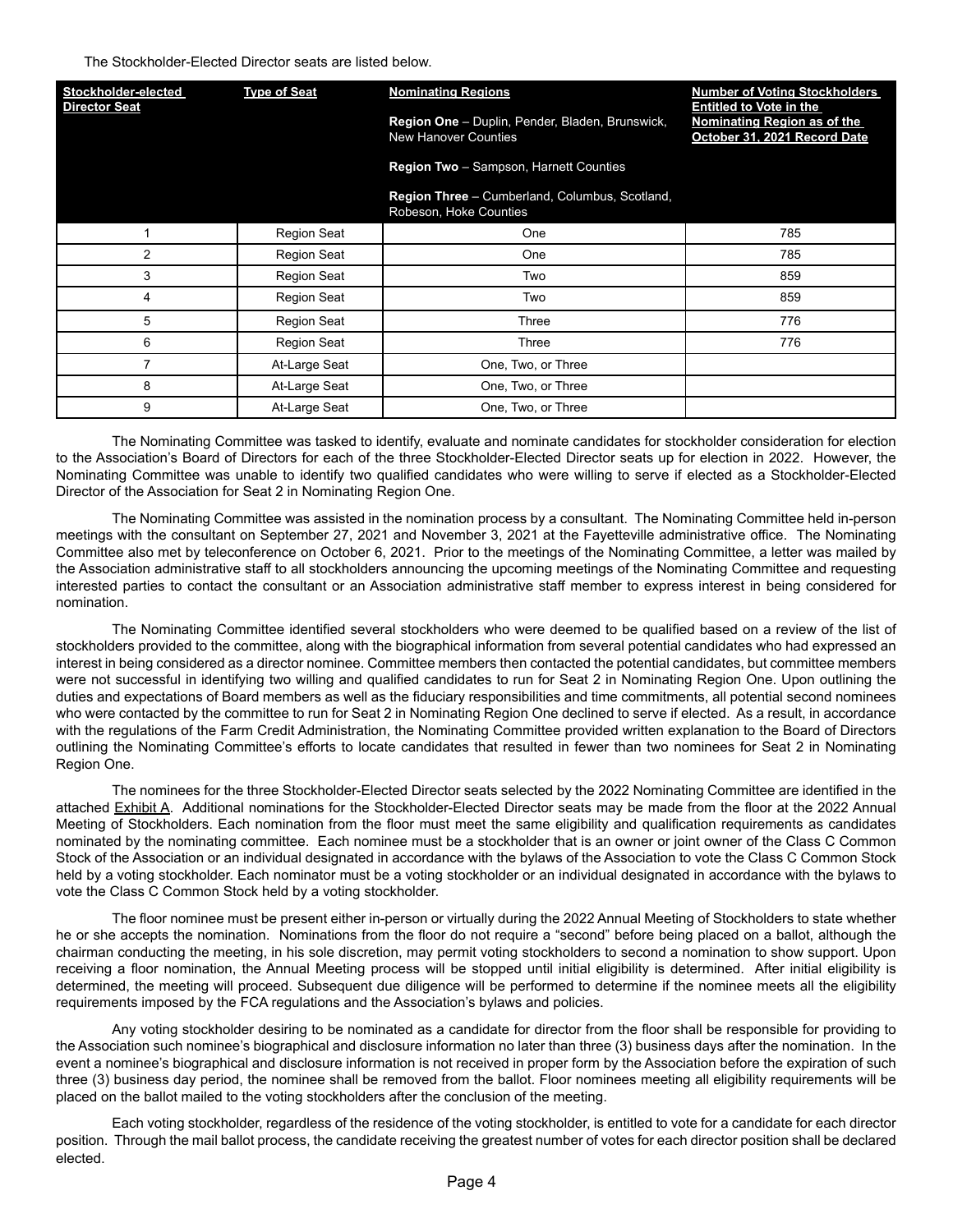#### **BOARD OF DIRECTORS CURRENTLY SERVING –**

| <b>Name</b>                | Stockholder-<br><b>Elected Director</b><br><b>Seat Number</b> | Position                                              | <b>Type(s) of Agriculture</b>                                                     | Age | Terms of Office | Period<br>Served       |
|----------------------------|---------------------------------------------------------------|-------------------------------------------------------|-----------------------------------------------------------------------------------|-----|-----------------|------------------------|
| Nash Johnson               | 3                                                             | Chairman/ Stockholder-<br><b>Elected Director</b>     | Swine, poultry, row<br>crops                                                      | 63  | 2021 to 2025    | 5 years                |
| Adrian B.<br>Locklear      | 5                                                             | Vice Chairman/Stockholder-<br><b>Elected Director</b> | Row crops, corn,<br>soybeans, wheat                                               | 42  | 2020 to 2024    | 6 years                |
| Jennifer B.<br>Daniels     | 4                                                             | Stockholder-Elected Director                          | Swine, poultry, sweet<br>potatoes, tobacco, row<br>crops                          | 51  | 2021 to 2025    | 1 year                 |
| David R. Gooden 2          |                                                               | Stockholder-Elected Director                          | Row crops, hay,<br>strawberries, cattle,<br>timber, swine, poultry,<br>sweet corn | 72  | 2018 to 2022    | $7$ years <sup>1</sup> |
| Anthony T. Grant           | <b>Outside Director</b>                                       | <b>Outside Director</b>                               |                                                                                   | 63  | 2019 to 2023    | 9 years                |
| Gary A. Hendrix            | 6                                                             | Stockholder-Elected Director                          | Cotton, row crops,<br>swine, timber                                               | 61  | 2018 to 2022    | 15 years               |
| Dean Hilton                | 9                                                             | Stockholder-Elected Director                          | Swine, poultry                                                                    | 43  | 2019 to 2023    | 3 years                |
| F. A. (Andy)<br>Lowrey     | <b>Outside Director</b>                                       | <b>Outside Director</b>                               |                                                                                   | 69  | 2021 to 2024    | 1 year $4$             |
| Paul M. Maguire            | 7                                                             | Stockholder-Elected Director                          | Cattle, poultry, hay,<br>timber                                                   | 67  | 2018 to 2022    | 8 years                |
| T. Morris Murphy           | $\mathbf{1}$                                                  | Stockholder-Elected Director                          | Row crops, swine,<br>poultry, sweet potatoes,<br>cucumbers                        | 61  | 2020 to 2024    | 6 years                |
| Gary L. Rouse <sup>2</sup> | <b>Outside Director</b>                                       | <b>Outside Director</b>                               |                                                                                   | 68  | 2021 to 2025    | 7 years                |
| Michael T. (Bo)<br>Stone   | 8                                                             | Stockholder-Elected Director                          | Row crops, swine,<br>cattle, strawberries,<br>sweet corn                          | 50  | 2019 to 2023    | $6$ years <sup>3</sup> |

A stockholder who neither resides nor has its farm operations headquartered in the Association's chartered territory is not eligible to serve as a Stockholder-Elected Director. The bylaws of the Association provide that no person shall be nominated, elected or appointed, or allowed to continue to serve as a Stockholder-Elected Director, if that person is the spouse, parent, sibling, natural or adopted child, mother-in-law, father-in-law, brother-in-law, sister-in-law, son-in-law or daughter-in-law of a: (i) director of the Association, (ii) nominee for election to the Board, (iii) member of the nominating committee of the Association, (iv) nominee for election to the nominating committee of the Association, or (v) salaried officer of the Association.

No incumbent directors attended less than 75% of total Board meetings and/or any committee meetings on which he or she served during the fiscal year. No director resigned or declined to stand for re-election since the Association's last Annual Meeting because of policy disagreements with the Board of Directors.

#### **DISCLOSURE INFORMATION**

The 2020 Annual Report for Cape Fear Farm Credit, as published and sent to each stockholder, is incorporated herein by reference. The 2020 Annual Report was also made available at <www.capefearfarmcredit.com>. Annually the Association publishes its annual report on its website when it sends the annual report electronically to the FCA. Stockholders should review the information contained in the report. You may also request a copy by contacting Cape Fear Farm Credit at 333 E. Russell Street, Fayetteville, N.C. 28301 or calling 910-323-9188.

<sup>&</sup>lt;sup>1</sup> Mr. Gooden also served as a director of the Association from 2005 to 2008.

<sup>2</sup>Designated financial expert and serves on the Audit Committee.

<sup>3</sup> Mr. Stone also served as a director of the Association from 2007 to 2013.

<sup>4</sup> Mr. Lowrey also served as a director of the Association from 2013 to 2017.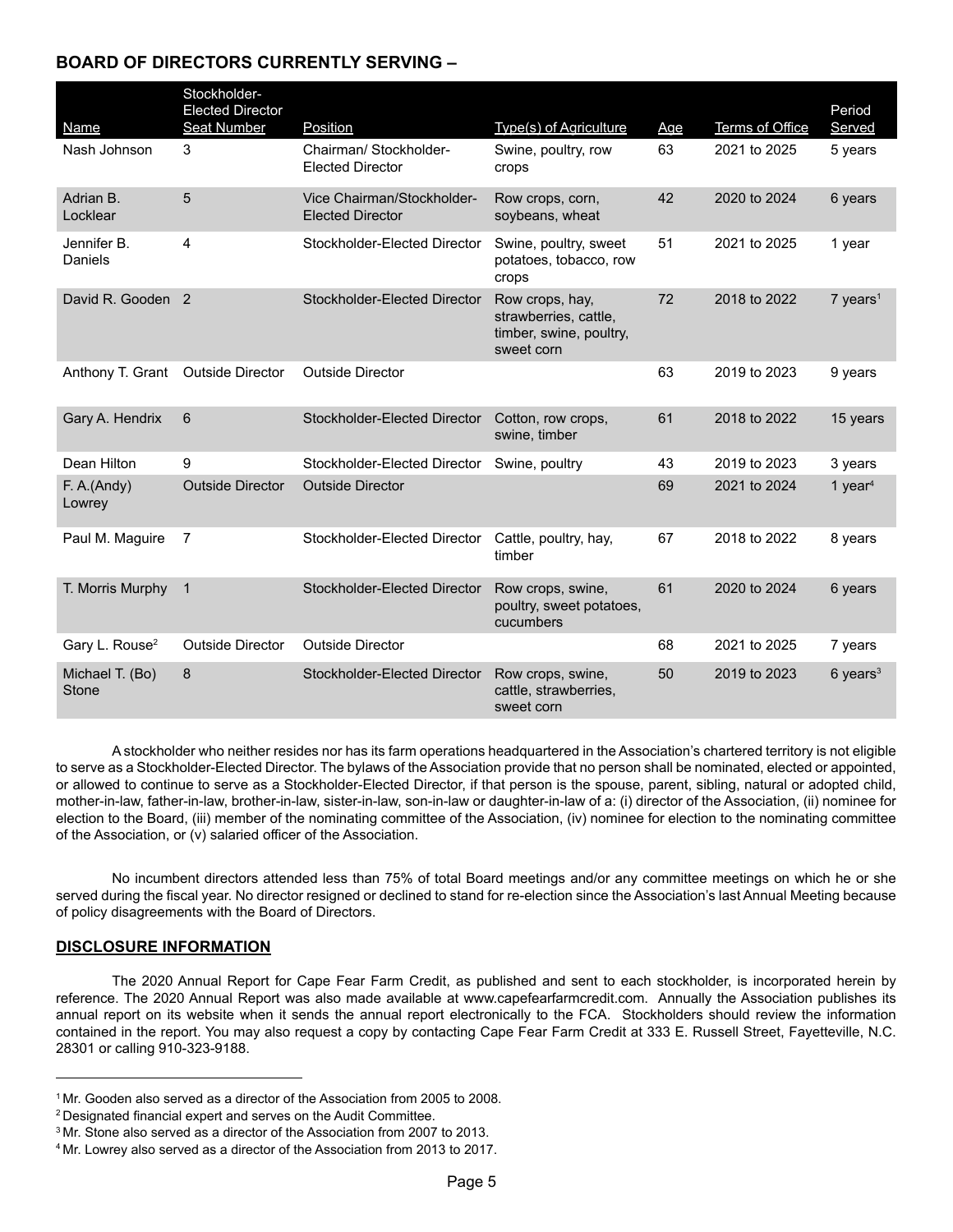This 2022 Annual Meeting Information Statement was mailed to all stockholders on or about February 2 2022, and was posted on <www.capefearfarmcredit.com>simultaneous with its mailing. It will be available on Cape Fear Farm Credit's website for not less than thirty days. Copies of the 2022 Annual Meeting Information Statement are also available for inspection at all offices of Cape Fear Farm Credit.

There are no other business matters to be discussed at the meeting except listed herein upon which a stockholder vote is required.

During the preceding year, the Association had loans outstanding to its senior officers and directors, their immediate family members, or organizations with which such senior officers or directors are affiliated. All such loans were made in the ordinary course of business and were made on the same terms, including interest rate, amortization schedule, and collateral, as those prevailing at the time for comparable transactions with other persons. No such loans involved more than the normal risk of collectability.

### **CERTIFICATION**

The undersigned certify that we have reviewed the 2022 Annual Meeting Information Statement and that the report has been prepared in accordance with all applicable statutory and regulatory requirements, and that the information contained herein is true, accurate, and complete to the best of our knowledge and belief.

Nach Johnson Evan Malina

Nash Johnson Chairman

Evan Kleinhans **Nash Johnson Evan Kleinhans** Charles Hester

Charles M. Heats

Chief Executive Officer Chief Financial Officer

[February 2, 2022]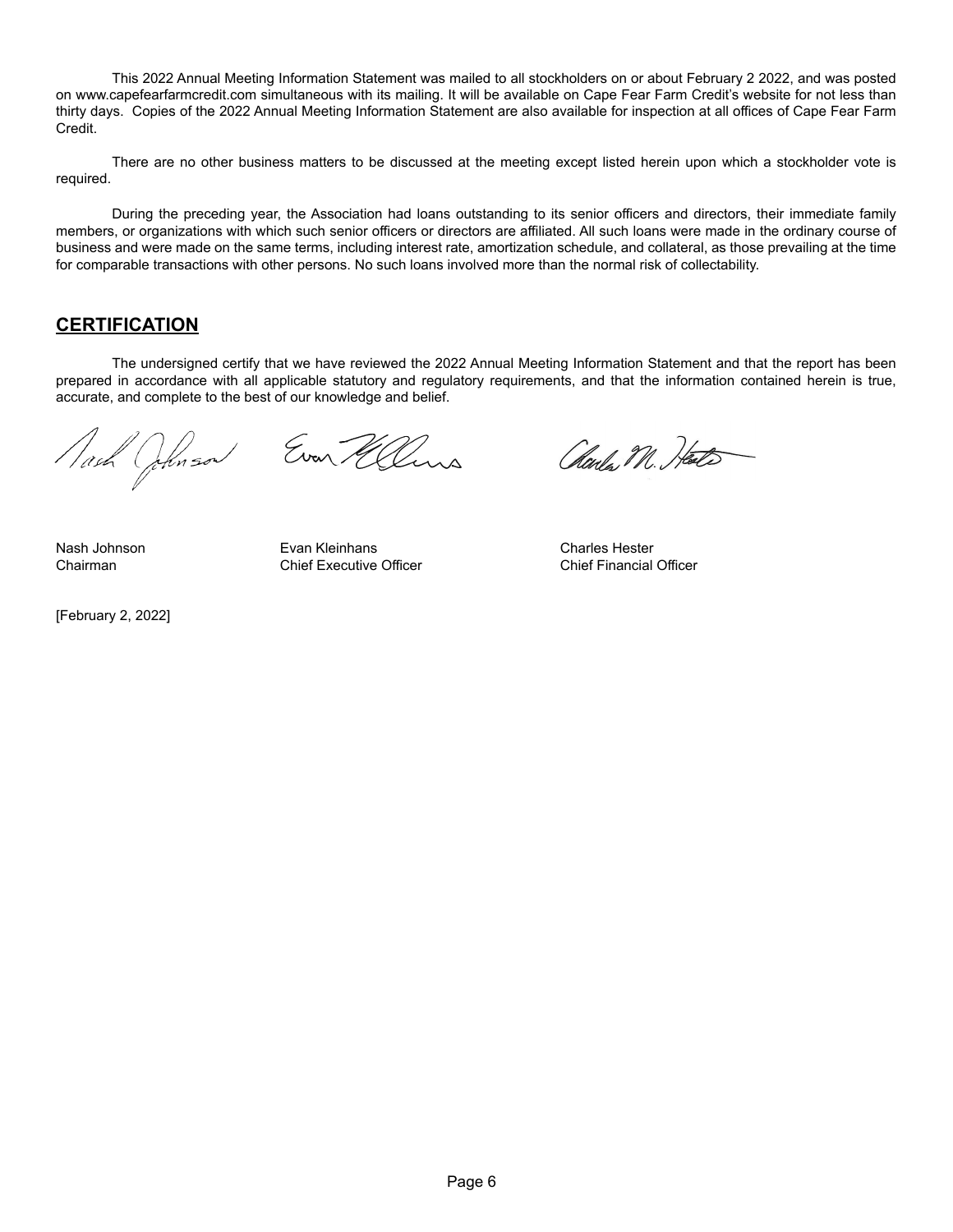Director Seat # 2 –Term Expiring in 2026 REGION ONE SEAT – Duplin, Pender, Bladen, Brunswick and New Hanover Counties

# **SEAT # 2, NOMINEE 1**

**Name: Michael E. Inman**  Primary Business Address: 1034 Fields Road, Tar Heel, NC 28392 Home Address: 1034 Fields Road, Tar Heel, NC 28392

| Age:                                                                                          | 56                                                                                                                                                                                                               |
|-----------------------------------------------------------------------------------------------|------------------------------------------------------------------------------------------------------------------------------------------------------------------------------------------------------------------|
| County:                                                                                       | Bladen, 56 years                                                                                                                                                                                                 |
| <b>Business and</b><br><b>Employment Experience:</b>                                          | Principal occupations and<br>employment last five years:<br>Service Technician, Prestage<br>Farms, Inc.-30 years;<br>Farmer-30+ years                                                                            |
| <b>Farm Credit Experience:</b>                                                                | Member, 23 years;<br>Cape Fear Farm Credit<br>Elizabethtown Branch<br><b>Office Advisory Committee</b><br>(member)                                                                                               |
| Type(s) of Agriculture:                                                                       | Swine (3,520 finishing<br>spaces and 9000 nursery<br>spaces with Smithfield Hog<br>Producers), 60 acres hay, 40<br>acres of row crops- peanuts,<br>corn and soybeans                                             |
| <b>Other Business Interests</b><br>and Other Boards on<br><b>Which the Nominee</b><br>Serves: | North Carolina Pork Council<br>(pork industry promotion),<br><b>Bladen County Livestock</b><br>Association, Bladen County<br><b>Extension Service Advisory</b><br>Board. Tar Heel Dixie Youth<br><b>Baseball</b> |
| <b>Other Organizations:</b>                                                                   | <b>Singletary United Methodist</b><br>Church, Dublin NC (member)                                                                                                                                                 |

*Cape Fear Farm Credit has loans outstanding to members of the nominee's family or organizations with which he is affiliated. The family member is the nominee's spouse. These loans were made in the ordinary course of business on the same terms, including interest rates, amortization schedule and collateral, as those prevailing at the time for comparable transactions with other persons or entities, and involved no more than normal risk of collectability.*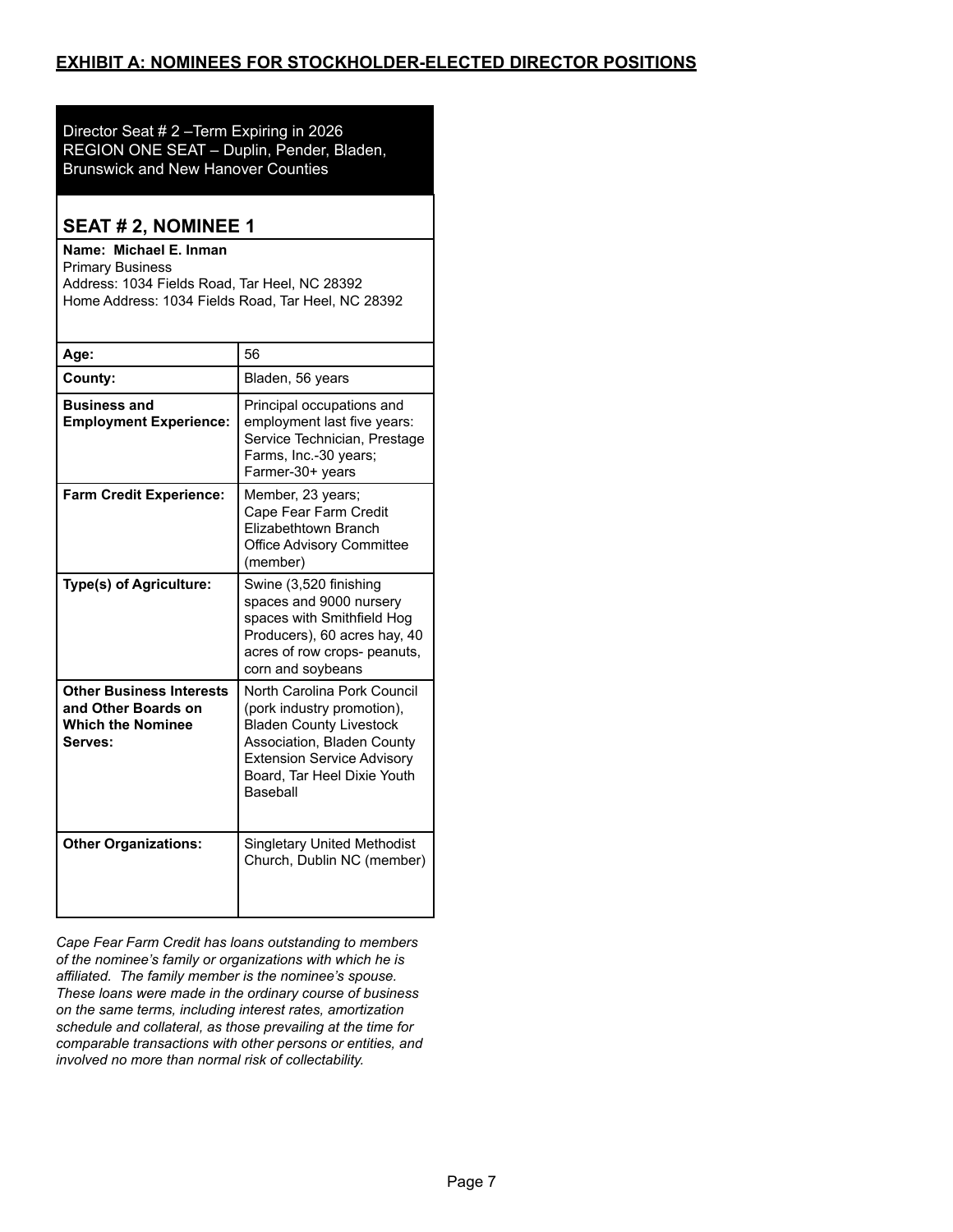Director Seat # 6 –Term Expiring in 2026 REGION THREE SEAT – Cumberland, Columbus, Scotland, Robeson and Hoke Counties

## **SEAT # 6, NOMINEE 1**

**Name: Ruby W. Bullard**  Primary Business Address: P.O. Box 85, Wade, NC 28395 Home Address: P.O. Box 85, Wade, NC 28395

| Age:                                                                                          | 64                                                                                                                                                                                                                                                                                                        |
|-----------------------------------------------------------------------------------------------|-----------------------------------------------------------------------------------------------------------------------------------------------------------------------------------------------------------------------------------------------------------------------------------------------------------|
| County:                                                                                       | Cumberland, 30 years                                                                                                                                                                                                                                                                                      |
| <b>Business and</b><br><b>Employment Experience:</b>                                          | Principal occupations and<br>employment last five years:<br>Farmer, 30 years; Attorney,<br>30+ years, Counsel for N.C.<br>Marriage & Family Therapy<br>Licensure Board: Vice<br>President and Controller of<br>GEB Equipment, Inc. (family-<br>owned agricultural irrigation<br>design & sales business), |
| <b>Farm Credit Experience:</b>                                                                | Member, 30 years                                                                                                                                                                                                                                                                                          |
| Type(s) of Agriculture:                                                                       | 1000 acres - corn, cotton,<br>soybeans and timber                                                                                                                                                                                                                                                         |
| <b>Other Business Interests</b><br>and Other Boards on<br><b>Which the Nominee</b><br>Serves: | GEB Equipment, Inc.<br>(agricultural irrigation design<br>and sales business), legal<br>counsel for N.C. Marriage &<br>Family Therapy Licensure<br><b>Board</b>                                                                                                                                           |
| <b>Other Organizations:</b>                                                                   | <b>Salem United Methodist</b><br>Church, Eastover, N.C.<br>(member, workshop<br>committee, Sunday School<br>teacher, Stephen Minister)                                                                                                                                                                    |

*Cape Fear Farm Credit has loans outstanding to members of the nominee's family or organizations with which she is affiliated. The family member is the nominee's spouse. These loans were made in the ordinary course of business on the same terms, including interest rate, amortization schedule and collateral, as those prevailing at the time for comparable transactions with other persons or entities, and involved no more than normal risk of collectability.*

Director Seat # 6 –Term Expiring in 2026 REGION THREE SEAT – Cumberland, Columbus, Scotland, Robeson and Hoke Counties

### **SEAT # 6, NOMINEE 2**

| Name: William W. Howell<br><b>Primary Business</b><br>Address: 3852 Regan Church Road, Lumberton, NC<br>28358<br>Home Address: 3852 Regan Church Road, Lumberton,<br><b>NC 28358</b> |                                                                                                                                                                                            |  |
|--------------------------------------------------------------------------------------------------------------------------------------------------------------------------------------|--------------------------------------------------------------------------------------------------------------------------------------------------------------------------------------------|--|
| Age:                                                                                                                                                                                 | 44                                                                                                                                                                                         |  |
| County:                                                                                                                                                                              | Robeson, 44 years                                                                                                                                                                          |  |
| <b>Business and</b><br><b>Employment Experience:</b>                                                                                                                                 | Principal occupations and<br>employment last five years:<br>Law Enforcement Officer,<br>Chief of Police, Town of<br>Bladenboro, 24 years total in<br>law enforcement; Farmer, 15<br>years. |  |
| <b>Farm Credit Experience:</b>                                                                                                                                                       | Member, 15 years                                                                                                                                                                           |  |
| Type(s) of Agriculture:                                                                                                                                                              | 20 acres-contract grape<br>grower for Duplin Winery,<br>150 acres of row crops, 100<br>acres in commercial pine<br>straw production                                                        |  |
| <b>Other Business Interests</b><br>and Other Boards on<br><b>Which the Nominee</b><br>Serves:                                                                                        | N. C. Muscadine Grape<br>Association (past board<br>member), Bladen County<br>Juvenile Crime Prevention<br>Board (member)                                                                  |  |
| <b>Other Organizations:</b>                                                                                                                                                          | Freedom Baptist Church<br>(member)                                                                                                                                                         |  |

*Cape Fear Farm Credit does not have loans outstanding to members of the nominee's family or organizations with which he is affiliated.*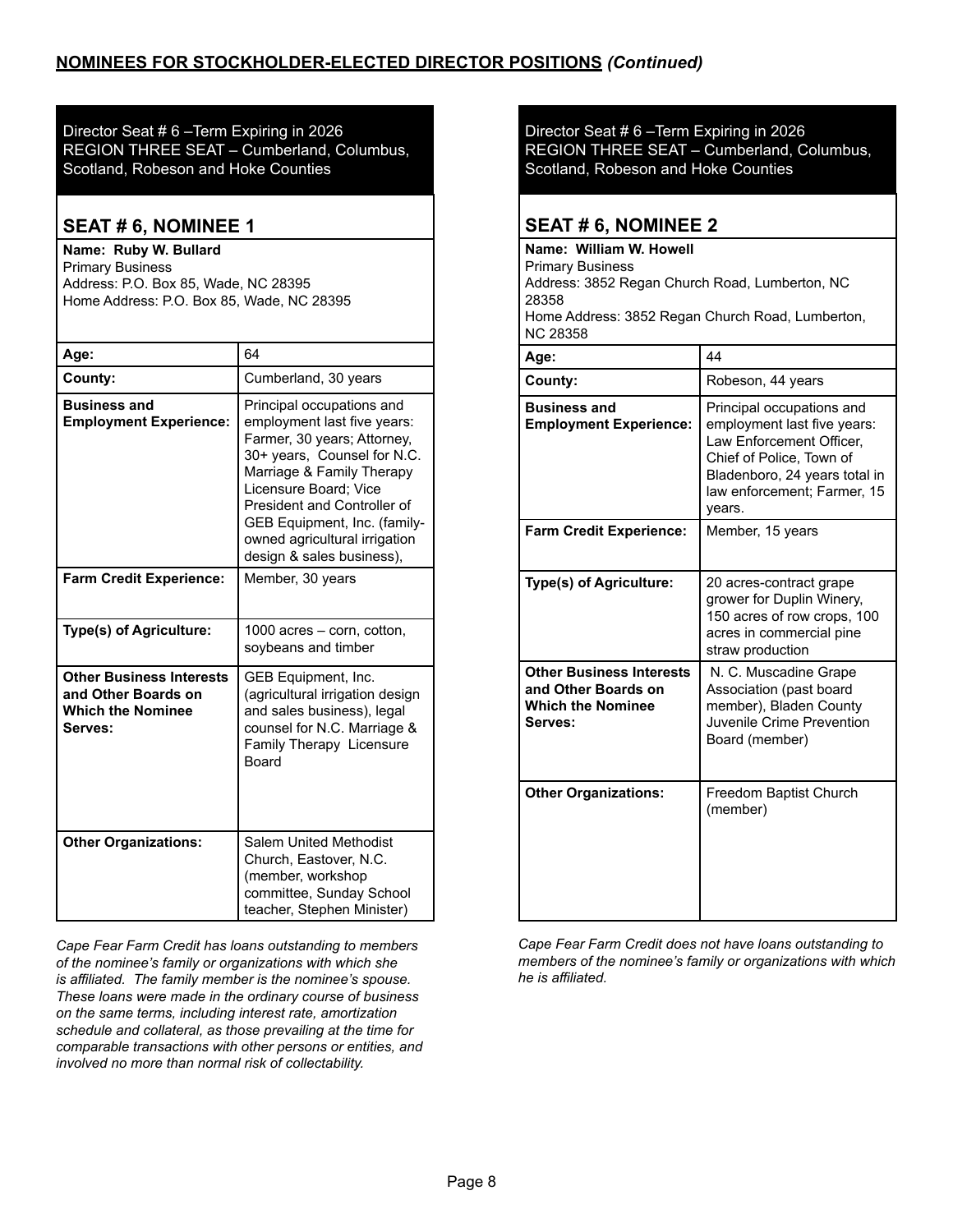Director Seat # 6 –Term Expiring in 2026 REGION THREE SEAT – Cumberland, Columbus, Scotland, Robeson and Hoke Counties

| <b>SEAT # 6, NOMINEE 3</b>                                                                                                                              |                                                                                                                                                                                                                                                                            |  |
|---------------------------------------------------------------------------------------------------------------------------------------------------------|----------------------------------------------------------------------------------------------------------------------------------------------------------------------------------------------------------------------------------------------------------------------------|--|
| Name: Landon Everett Moore<br><b>Primary Business</b><br>Address: 92 WL Moore Road, Maxton, NC 28364<br>Home Address: 92 WL Moore Road, Maxton NC 28364 |                                                                                                                                                                                                                                                                            |  |
| Age:                                                                                                                                                    | 40                                                                                                                                                                                                                                                                         |  |
| County:                                                                                                                                                 | Robeson, 40 years                                                                                                                                                                                                                                                          |  |
| <b>Business and</b><br><b>Employment Experience:</b>                                                                                                    | Principal occupations and<br>employment last five years:<br>Crop advisor-agricultural<br>business production,<br>Meherrin Agricultural and<br>Chemical Company; Farmer-<br>row crops.                                                                                      |  |
| <b>Farm Credit Experience:</b>                                                                                                                          | Member, 21 years                                                                                                                                                                                                                                                           |  |
| Type(s) of Agriculture:                                                                                                                                 | 70 acres personal row crops<br>- soybeans, corn and wheat;<br>crop consultant for family<br>farm operation producing<br>1,300 acres of corn and<br>soybeans                                                                                                                |  |
| <b>Other Business Interests</b><br>and Other Boards on<br><b>Which the Nominee</b><br>Serves:                                                           | None                                                                                                                                                                                                                                                                       |  |
| <b>Other Organizations:</b>                                                                                                                             | Prospect Volunteer Fire<br>Department (member);<br>Supreme Court Justice,<br>Lumbee Tribe of North<br>Carolina (member); Prospect<br><b>Elementary School Advisory</b><br>Council (member); Robeson<br>County Farm Bureau (former<br>member), Prospect Church<br>(member). |  |

*Cape Fear Farm Credit has loans outstanding to members of the nominee's family or organizations with which he is affiliated. The family member is the nominee's spouse. These loans were made in the ordinary course of business on the same terms, including interest rate, amortization schedule and collateral, as those prevailing at the time for comparable transactions with other persons or entities, and involved no more than normal risk of collectability.*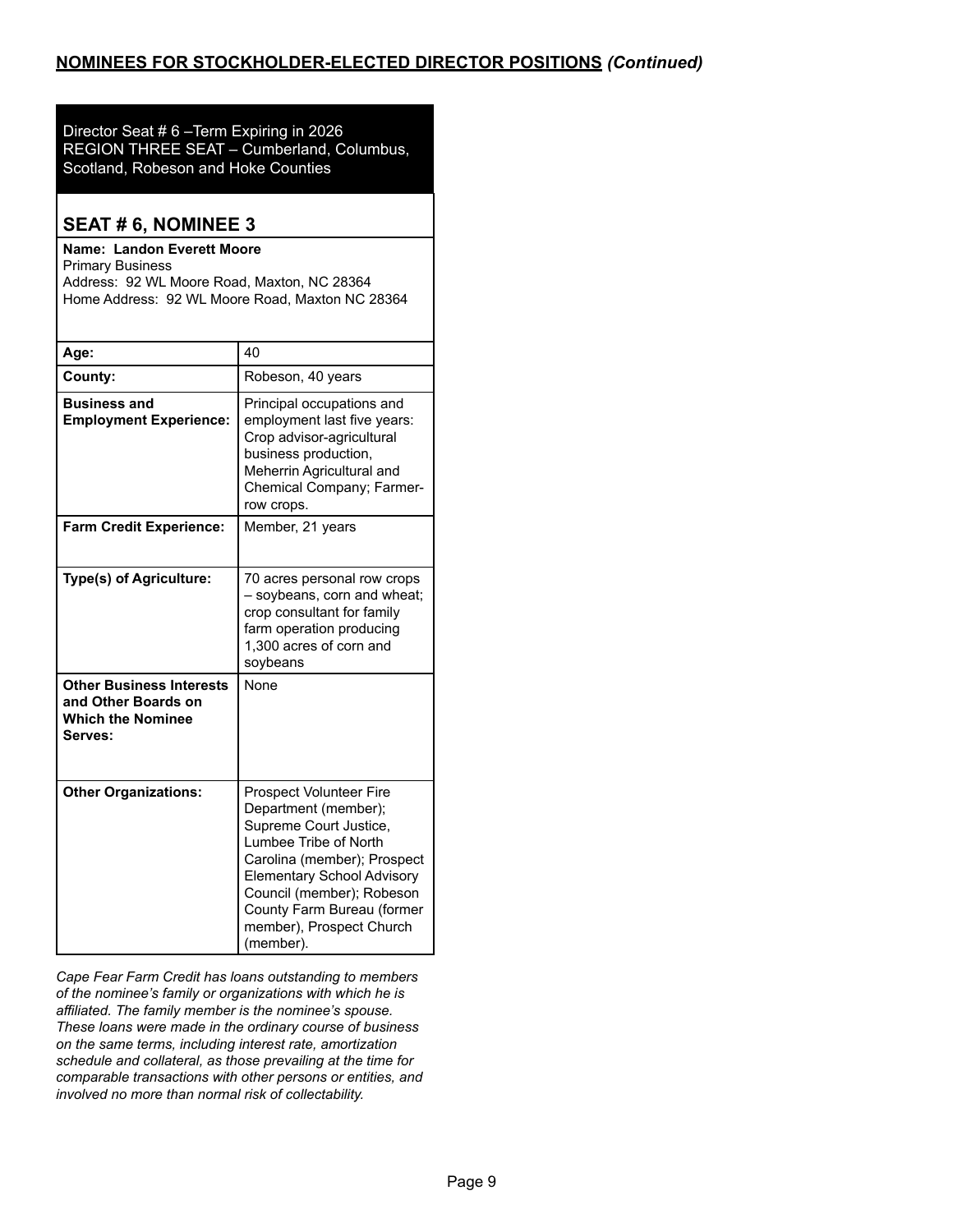Director Seat # 7 –Term Expiring in 2026 AT LARGE SEAT All Counties

# **SEAT # 7, NOMINEE 1**

**Name: Paul Maguire** 

Primary Business Address: 4559 Beaver Dam Church Road, Roseboro, NC

28382 Home Address: 4559 Beaver Dam Church Road, Rose-

boro, NC 28382

| Age:                                                                                          | 67                                                                                                                                                                    |
|-----------------------------------------------------------------------------------------------|-----------------------------------------------------------------------------------------------------------------------------------------------------------------------|
| County:                                                                                       | Cumberland, 33 years                                                                                                                                                  |
| <b>Business and</b><br><b>Employment Experience:</b>                                          | Principal occupation and<br>employment last five years:<br>full-time farmer, 45 years                                                                                 |
| <b>Farm Credit Experience:</b>                                                                | Member, 12 years; Cape<br>Fear Farm Credit Director, 8<br>years (agricultural and rural<br>lender lender)                                                             |
| Type(s) of Agriculture:                                                                       | Turkey brooder hub with<br>Prestage Farms, beef cow-<br>calf herd, hay and timber,<br>250 acres total.                                                                |
| <b>Other Business Interests</b><br>and Other Boards on<br><b>Which the Nominee</b><br>Serves: | <b>Cumberland County</b><br><b>Livestock Association</b><br>(livestock industry<br>promotion); Cumberland<br><b>County Extension Service</b><br><b>Advisory Board</b> |
| <b>Other Organizations:</b>                                                                   | Beaver Dam Baptist Church<br>(member and deacon)                                                                                                                      |

*Cape Fear Farm Credit has loans outstanding to members of the nominee's family or organizations with which he is affiliated. The family members are the nominee's spouse and brother-in-law. These loans were made in the ordinary course of business on the same terms, including interest rate, amortization schedule and collateral, as those prevailing at the time for comparable transactions with other persons or entities, and involved no more than normal risk of collectability.*

All Counties **All Counties AT LARGE SEAT** All Counties Director Seat # 7 –Term Expiring in 2026

### **SEAT # 7, NOMINEE 2**

**Name: April M. Tanner**  Primary Business Address: 8001 Old Mintz Highway, Garland. NC 28441 Home Address: 8001 Old Mintz Highway, Garland, NC 28441

| Age:                                                                                          | 43                                                                                                                                                                                                                |
|-----------------------------------------------------------------------------------------------|-------------------------------------------------------------------------------------------------------------------------------------------------------------------------------------------------------------------|
| County:                                                                                       | Sampson, 32 years                                                                                                                                                                                                 |
| <b>Business and</b><br><b>Employment Experience:</b>                                          | Principal occupation and<br>employment last five years:<br>full-time farmer, 14 years;<br>secretary and business<br>manager for Melvin Farms, is<br>also a registered nurse                                       |
| <b>Farm Credit Experience:</b>                                                                | Member, 15 years                                                                                                                                                                                                  |
| Type(s) of Agriculture:                                                                       | Turkey brooder hub with<br>Prestage Farms; pig nursery<br>with Smithfield Foods: Melvin<br>Farms, a 330 acre family<br>blueberry operation; 20<br>acres of personal blueberries<br>and 3.5 acres of blackberries. |
| <b>Other Business Interests</b><br>and Other Boards on<br><b>Which the Nominee</b><br>Serves: | Berries and More, LLC (berry<br>production and sales)                                                                                                                                                             |
| <b>Other Organizations:</b>                                                                   | Parkersburg Baptist Church<br>(member, assistant church<br>clerk)                                                                                                                                                 |

*Cape Fear Farm Credit has loans outstanding to members of the nominee's family or organizations with which she is affiliated. The family members are the nominee's spouse and father. These loans were made in the ordinary course of business on the same terms, including interest rates, amortization schedule and collateral, as those prevailing at the time for comparable transactions with other persons or entities, and involved no more than normal risk of collectability.*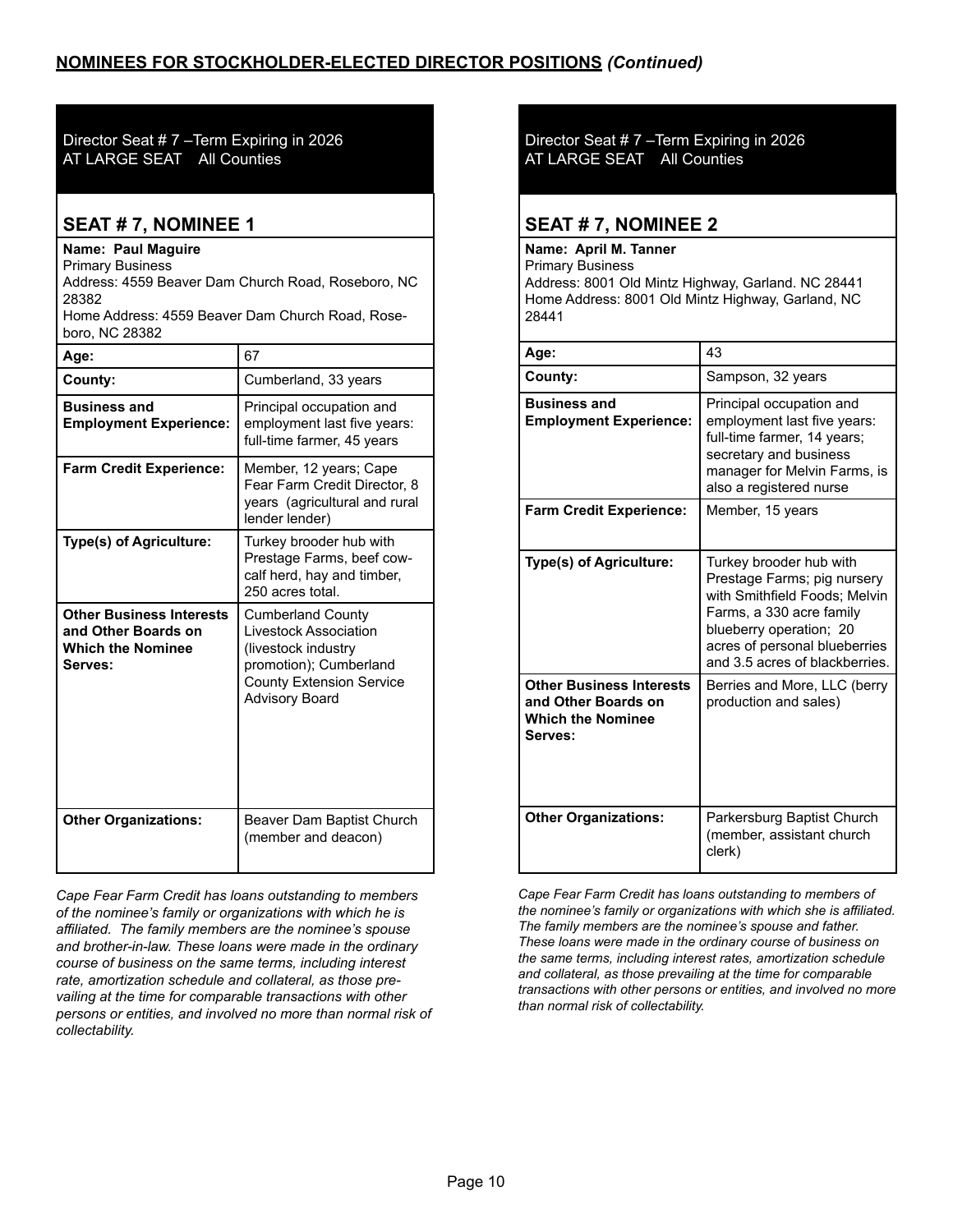# **EXHIBIT B: 2022 NOMINATING COMMITTEE**

| <b>Region</b> | <b>Name</b>                        | <b>City of Residence or Business Headquarters</b> |
|---------------|------------------------------------|---------------------------------------------------|
| One           | <b>Christopher Shane Harrelson</b> | Clarkton, NC                                      |
| <b>Two</b>    | Alan J. Parker                     | Clinton, NC                                       |
| Two           | Krystal M. Tyndall                 | Autryville, NC                                    |
| <b>Three</b>  | Lacy L. Cummings                   | Pembroke, NC                                      |
| Three         | Michael W. Herndon                 | Parkton, NC                                       |
| At-Large      | Randy A. Joyner                    | Godwin, NC                                        |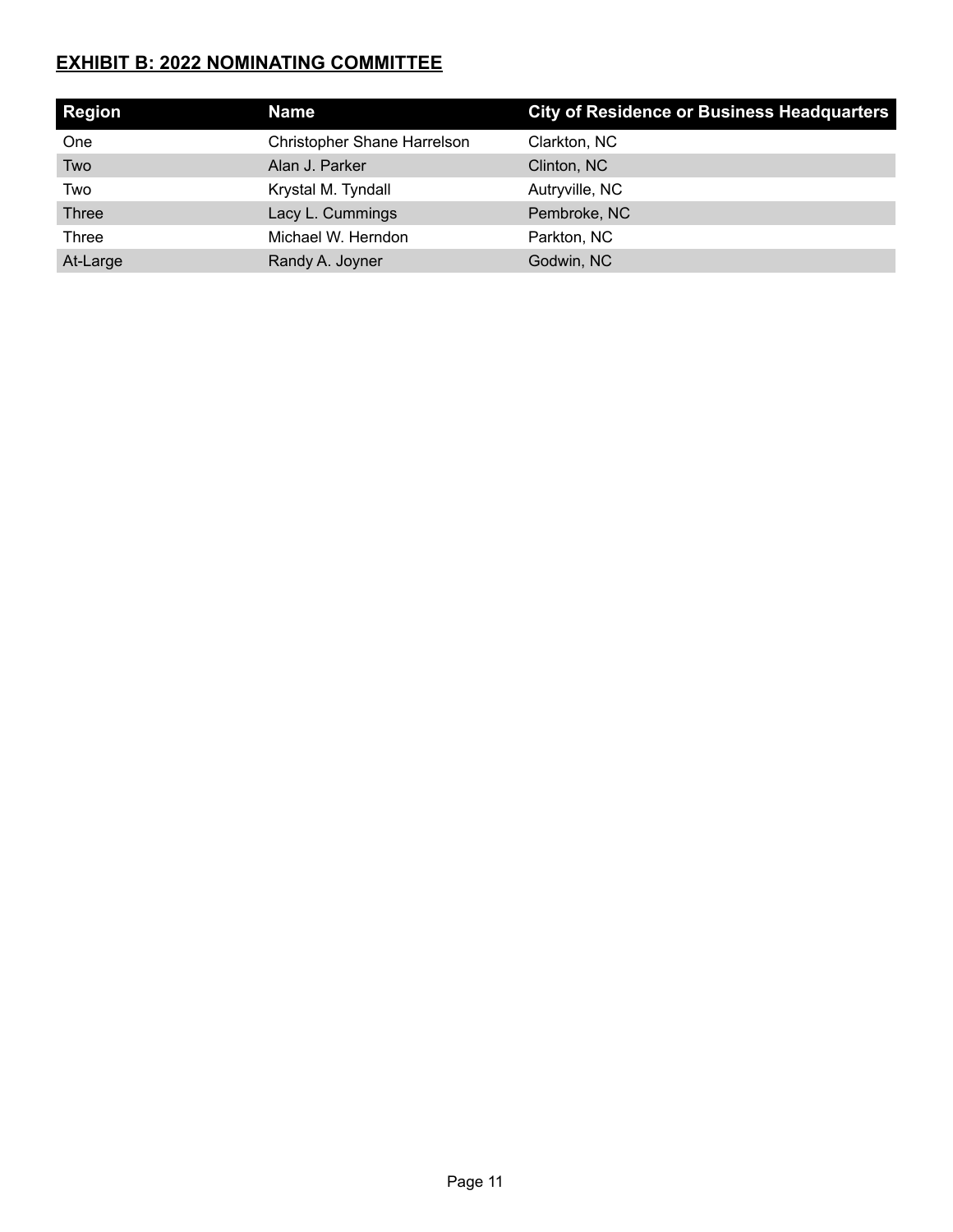**Intentionally Left Blank**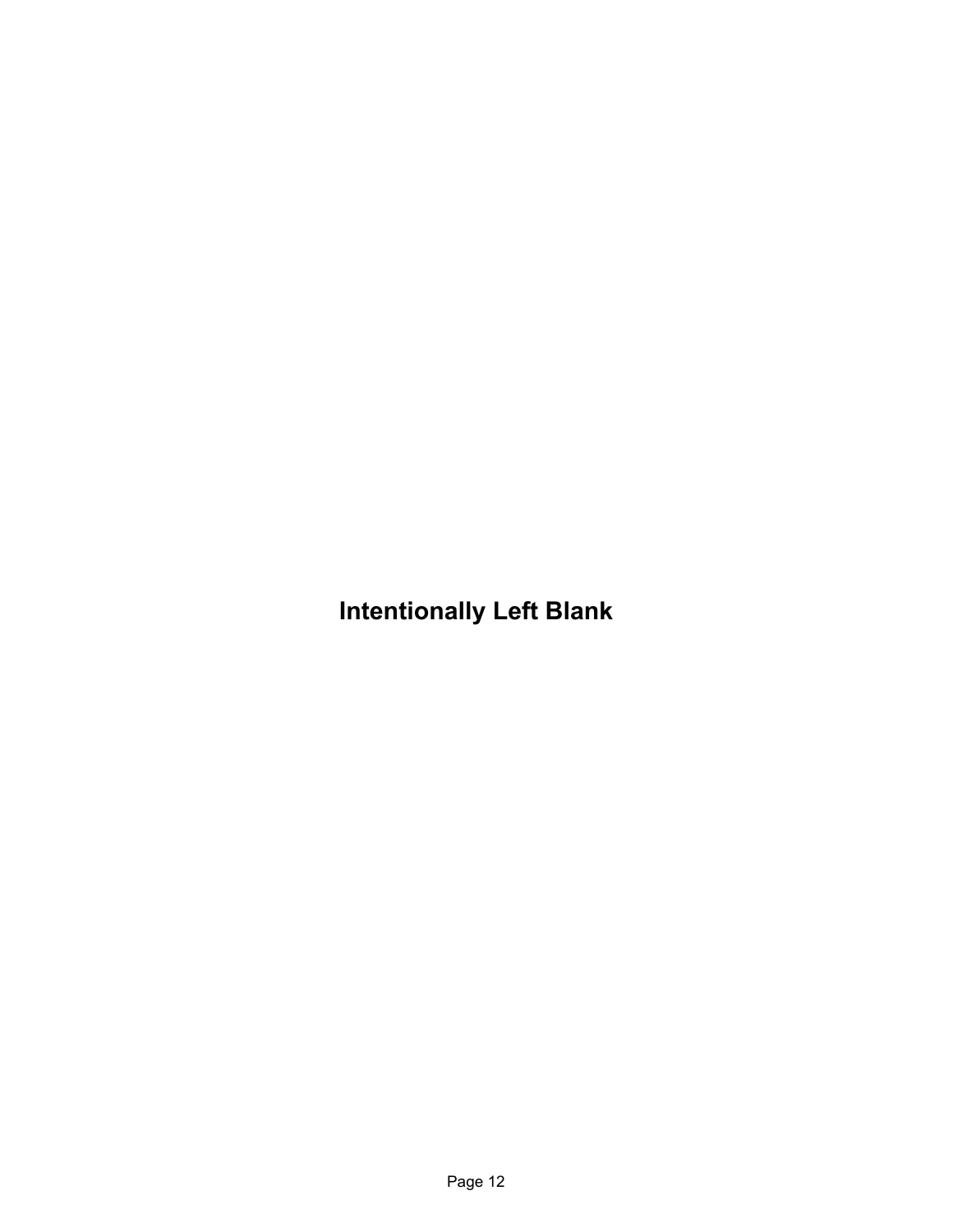**Intentionally Left Blank**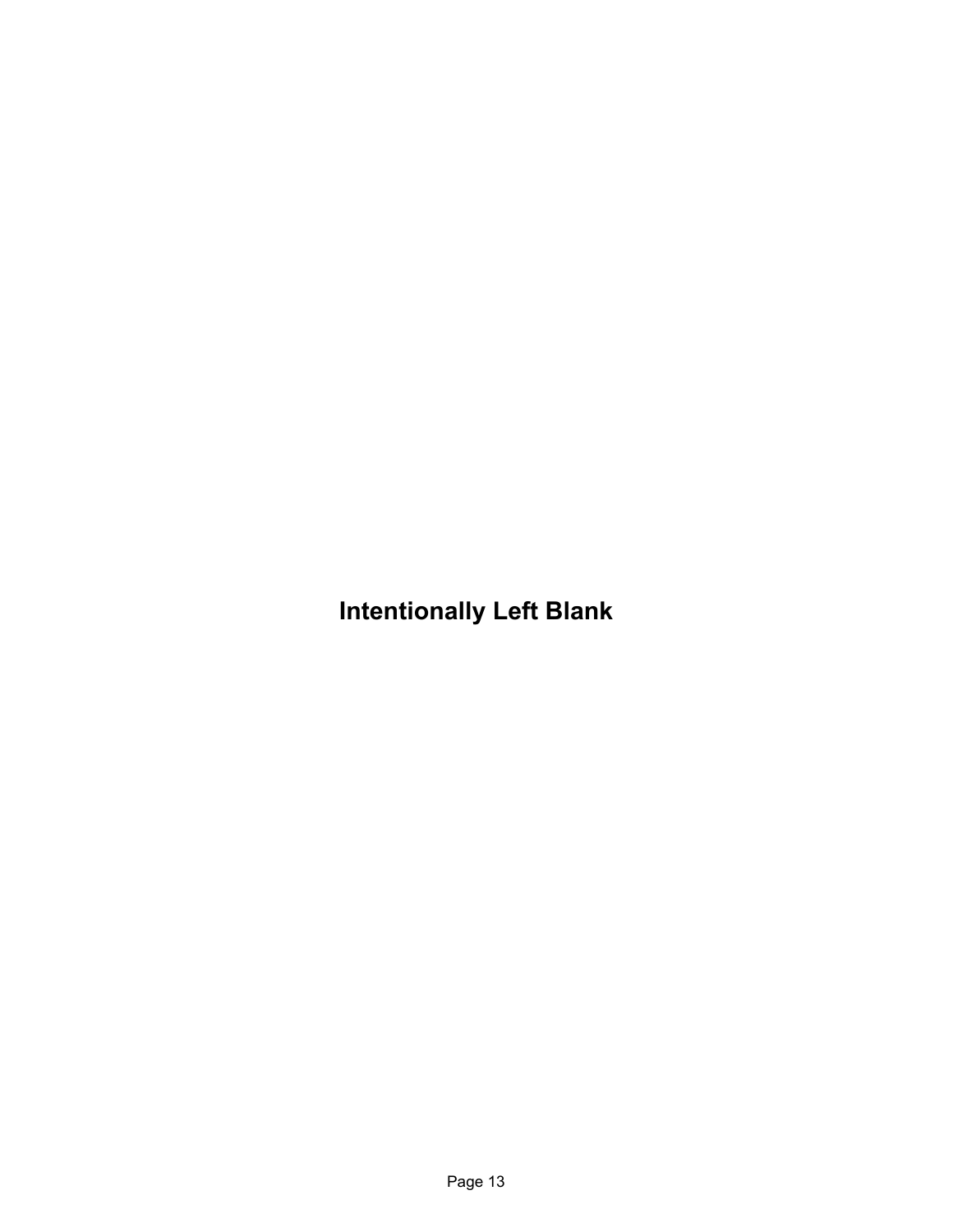**Intentionally Left Blank**